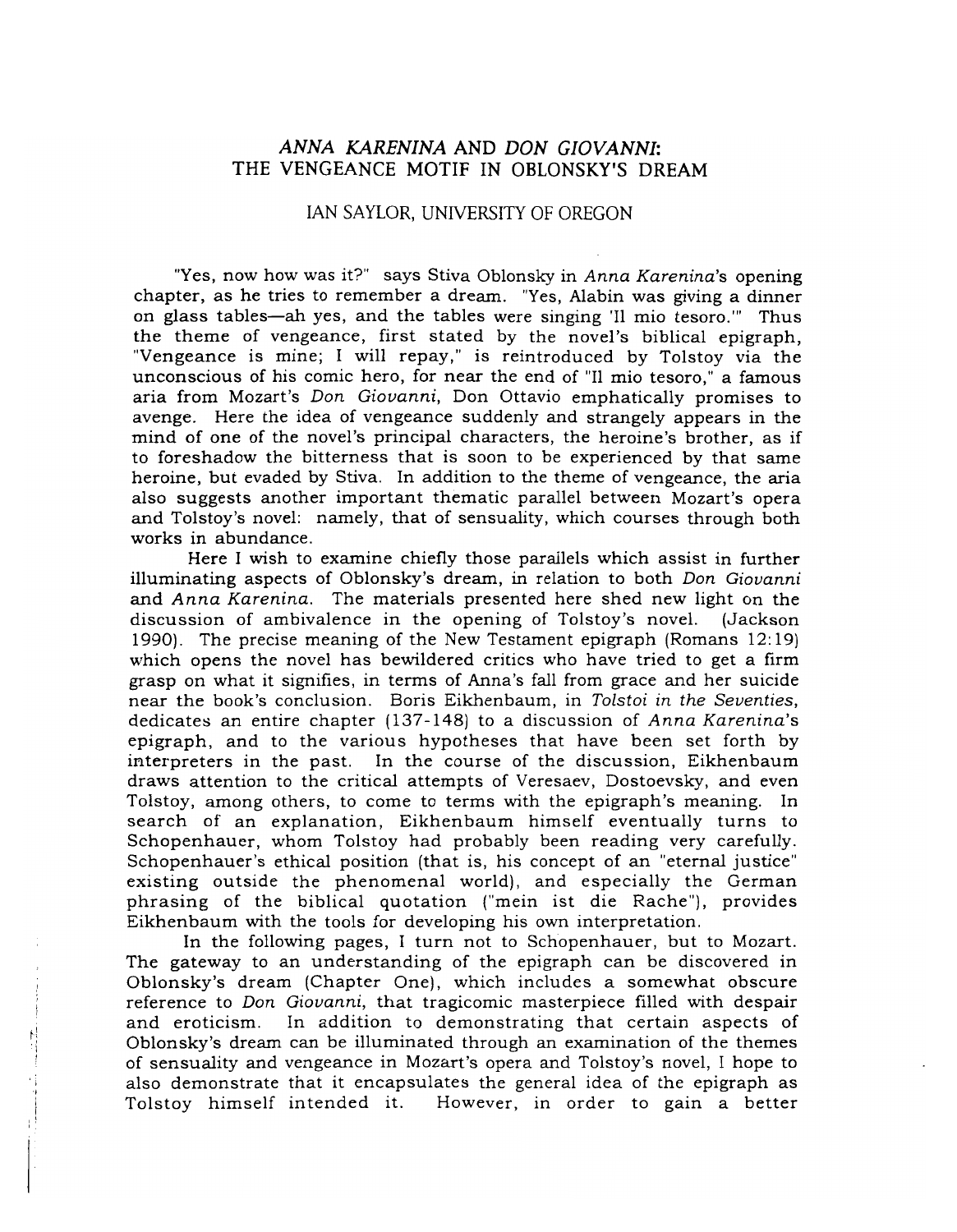understanding of the matter, let us first take a short look at the importance that Mozart, *Don Giovanni,* and music had in Tolstoy's life and works.

Mozart was a composer whom Tolstoy especially revered, and *Don Giovanni* a work about which he had many admiring things to say. On the fifteenth of December, 1856, after witnessing a performance of the opera, he called it a "poetic piece, very." The piano transcription for four hands was a regular part of the repertory in the Tolstoy family's domestic performances, so it is not particularly surprising that one should find a reference to it in one of his works. He was to allude to another of its famous arias, "La ci darem la mana," later in his career, in his play *The Light Shines in Darkness.*

Musical references in Tolstoy's fiction are, of course, abundant. While a complete list of all of them would be somewhat out of place here (indeed, it would be impossible to make such a list in a succinct fashion), it should yet be noted that Tolstoy employs music in his fiction for a variety of reasons. Sometimes he tries to evoke a certain mood, as he does with the droning monotony of Beethoven's "Moonlight Sonata" in *Family Happiness,* and with the tempestuousness of the "Kreutzer Sonata" in his novella of the same name. Or he may delineate some aspect of character, as he does with the symphonic choral music of Petia Rostov's dream in *War and Peace,* which serves as an embodiment of his youthful ardor and feelings of heroism. Or he might make some comment on contemporary modes of life, as he does with Lizst's "Rhapsody" in *Resurrection.*

The aria in Oblonsky's dream, however, works differently. It acts as a reference to themes shared by Tolstoy's novel and Mozart's opera: those of sensuality and vengeance. Although we are primarily concerned with the vengeance motif here, a short look at sensuality will enrich our understanding of the matter.

Sensuality drives the action of Mozart's opera. Don Giovanni attempts to seduce all the female characters, who, for the most part, tend to resist his efforts. Although Don Giovanni's attempts in the opera result in failure, he is renowned for amazing successes in the past, and looms on the stage as the ever-successful seducer and sensualist. It should be pointed out that in Mozart's opera, the wanton sensuality of the Don eventually leads to his fiery demise, and this demise is initiated by his deliberate taunting of supernatural, immortal forces. In the famous graveyard scene (Act Two, Scene 4), Don Giovanni mockingly asks the statue of the dead commendatore to dinner. When the statue does indeed come, the Don is asked to repent of his sins. But Don Giovanni is steadfast in his sensuous sinfulness, and so is led down to hell by the statue and a host of demons.

In *Anna Karenina,* the importance of sensuality cannot be emphasized enough. Were it not for the allure of the flesh, Anna might have never confronted the price of passion. Were it not for the allure of the flesh, her brother Stiva might have never fallen for the French governess. This purely sensual allure also helped Vronsky turn Kitty's head. Furthermore, the utter absence of such an allure contributed, perhaps, to Levin's dissatisfaction with himself, and his failure to appeal, at first, to Kitty.

The connections of this theme with Don *Giovanni* are made evident in an earlier draft of Tolstoy's novel, in which Anna actually attends a performance of the opera. It disturbs her so much that she walks out,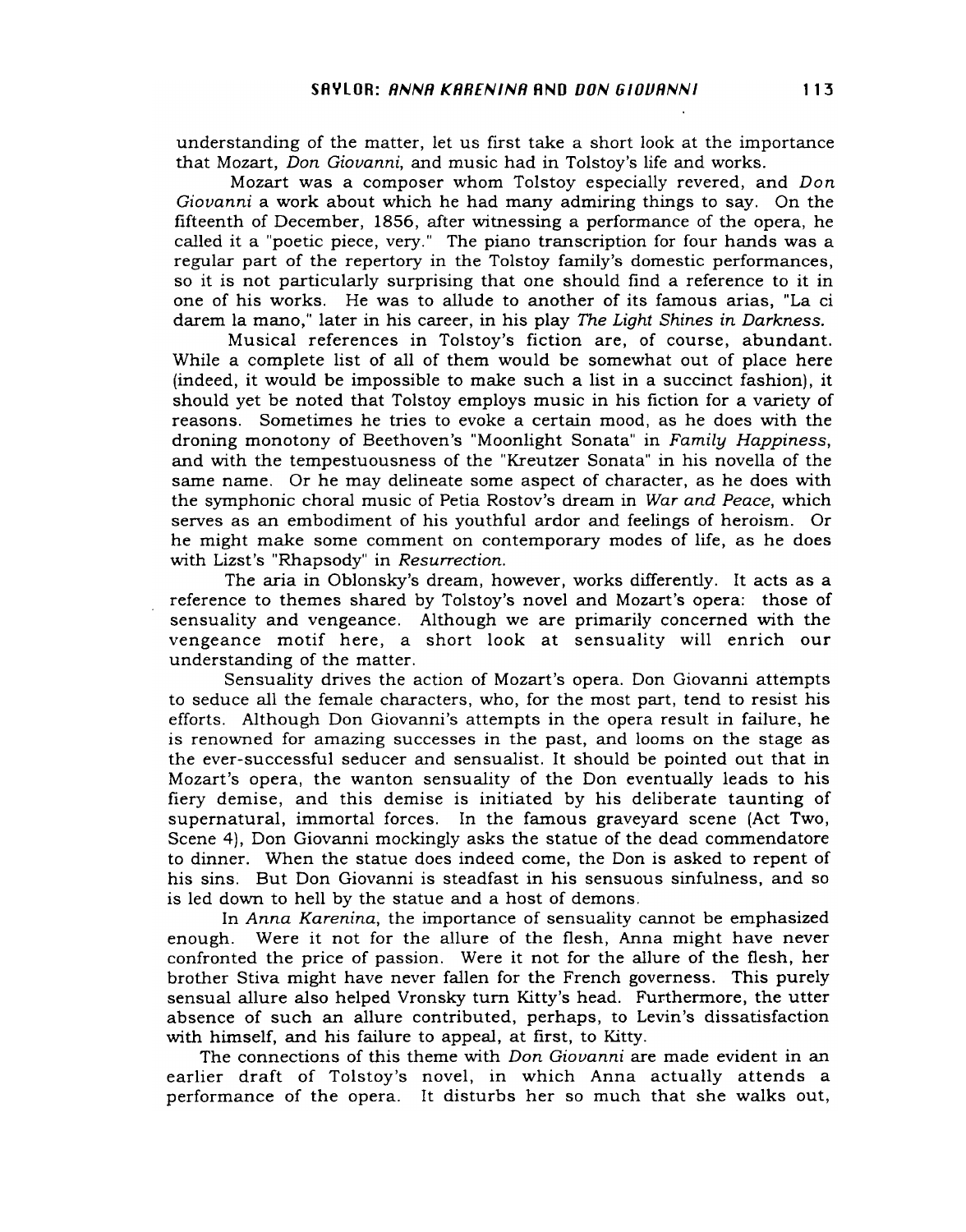implying that something in the opera greatly upset her, perhaps the drastically different treatment received by the themes of sensuality and seduction in the opera, so much at odds with her own experiences. When Oblonsky's musical dream occurs, she is not yet guilty of adultery, but Oblonsky himself is already guilty of an affair with the French governess of his own children.

In addition to its contextual associations with sensuality and seduction, "II mio tesoro" is also linked with the theme of vengeance. "Tell her that I am going to avenge her wrongs," Don Ottavio declares near the conclusion of the aria. In the context of *Anna Karenina,* this of course contains an inescapable referent to the novel's epigraph, which so closely precedes it. Yet, although this echo is apparent, it does not explain why the aria should figure in the dream of Oblonsky, on whom no one is planning on wreaking vengeance. Let us attempt to understand why, aside from its more obvious associations with sensuality, "II mio tesoro" should be included in Oblonsky's dream.

When the dream is initially recalled to mind, Oblonsky notes only the aria's title, without mentioning the threat of vengeance sung near the end. He then says that the dream aria (sung by the glass tables) was actually not "II mio tesoro," but rather "something better." Obonsky, having just awakened, is apparently in a state of confusion, but it seems that the words "mio tesoro" might have a special, elusive significance for him, especially when associated with glass tables and dinner parties. The title flashes in Oblonsky's head, and yet doubt about its identity remains.

Below are listed the occurrences of the phrase "mio tesoro" in Lorenzo da Ponte's libretto for *Don Giovanni.*

|                | Character    | Act, Scene Page <sup>1</sup> |       |
|----------------|--------------|------------------------------|-------|
| $\mathbf{1}$ . | Don Ottavio  | I, 1                         | (91)  |
| 2.             | Donna Elvira | II, 1                        | (157) |
| 3.             | Don Giovanni | II, 1                        | (158) |
| 4.             | Donna Anna   | II, 2                        | (165) |
| 5.             | Don Ottavio  | II, 2                        | (172) |
| 6.             | Don Ottavio  | Epilogue                     | (202) |

Of these six instances, there is one which provides yet another link between the two works in terms of sensuality. In Act Two, during a scene in which Don Giovanni attempts to seduce Donna Elvira, the Don gently coos outside her window, "Come to the window, my treasure [mio tesoro]." Here, the window is associated with "mio tesoro" and seduction. It is a barrier between the Don and his sensual goal, the effort to attain which comes to absolutely nothing.

Perhaps this scene, in which seduction is linked (albeit somewhat weakly) with a window, might remind some readers of an incident in Tolstoy's novel. In Book one, Chapter twenty-nine of the novel, Anna, on her way back to Petersburg from Moscow, presses a paper knife against the cold windowpane, and then against her cheek. The window can also be seen, perhaps, as a kind of barrier between the heroine and sensuality, since this action takes place not long after she had met with Vronsky. This

Iii!

fl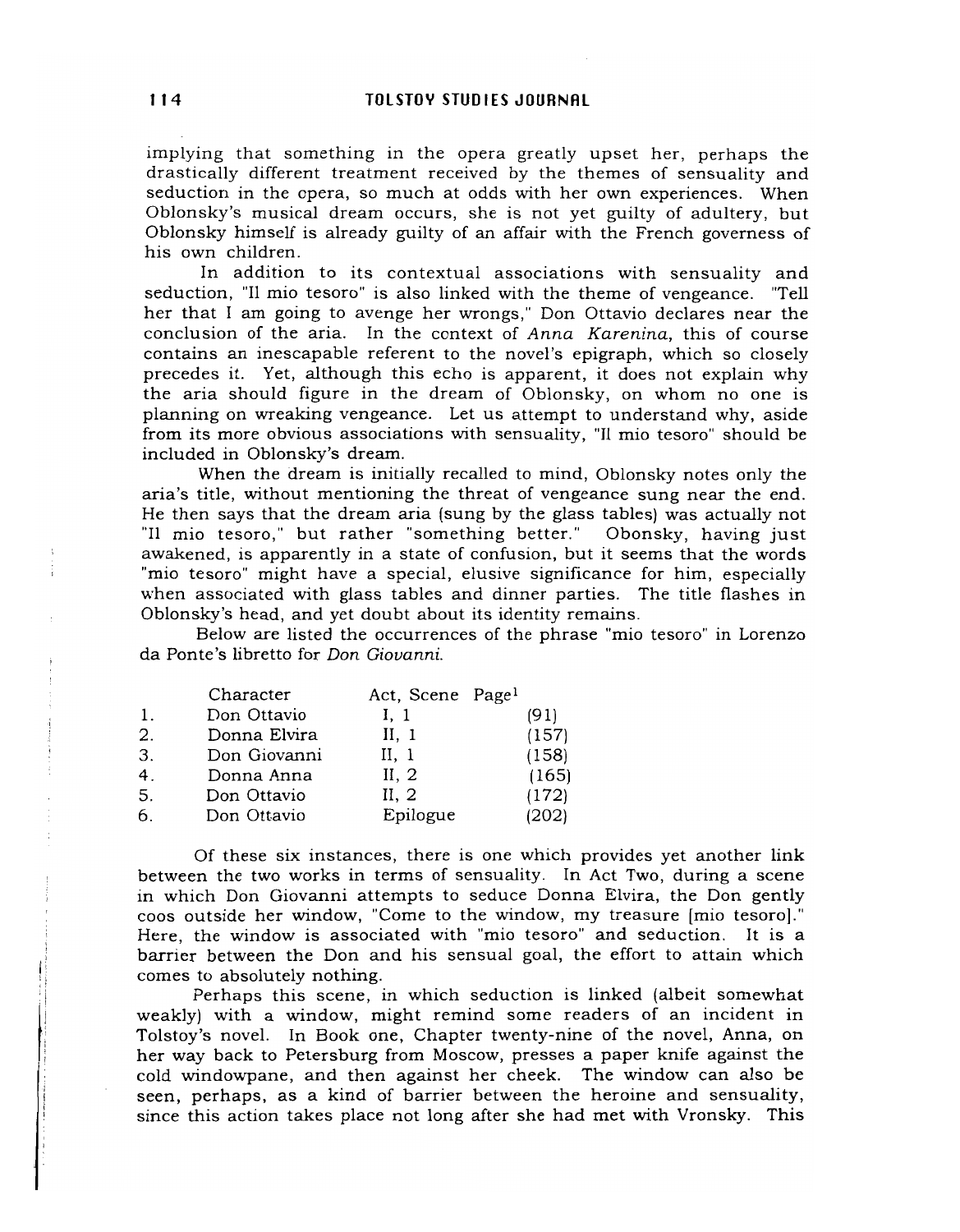action might be a symbolic rendition of what had transpired between her and Vronsky in the days just before her journey.

The fact that it is tables that are singing at a dinner party can also be explained in terms of *Don Giovanni,* for the climactic scene in Mozart's opera occurs while the Don is having dinner with his servant, Leporello. Several knocks are heard, and then the statue of the commendatore enters, bellowing, "Don Giovanni! You invited me to dine with you! And I have arrived!" This is the final arrival of vengeance. The statue has come to make good the promise inscribed in the graveyard: "Here I await vengeance on the wicked man who brought me to my death." The statue is a manifestation of "heaven" ("cielo"), which during the opera is consistently invoked as a kind of harbinger of vengeance and justice. "We must bow our heads to Heaven's will," says Don Ottavio in Act Two, his words being an anticipation of the vengeance at the end of the aria.

When seen as a parallel to the dinner scene in the opera, Oblonsky's dream-party is itself an anticipation of vengeance, for the situation would imply the eventual arrival of vengeful heaven, the statue of the commendatore. The phrase "mio tesoro" works in the same way, for it implies the declaration of vengeance which inevitably comes in the aria denoted by those words.

Of course, this brings one back to the vengeance motif in the epigraph. It must again be asked: how is one to understand the notion of vengeance in terms of Anna's fate?

Tolstoy once said of the epigraph, "I chose this epigraph... simply to convey the idea that the evil that man does has as its consequences only bitterness, which comes not from man, but from God, and which Anna Karenina, too, experienced" (Eikhenbaum 1960). Thus Oblonsky's dream encapsulates the general theme of the epigraph as intended by Tolstoy himself, and also provides an abstract condensation of Anna's situation. Embedded in the dream is the anticipation of vengeance, brought about by excessive sensuality; the vengeance carries with it an atmosphere of the inevitable, and the feeling that the effects lie outside one's will. The reason for this is simple: vengeance is unavoidably invoked at the end of both *Don Giovanni's* dinner scene and the "II mio tesoro" aria. Because of the dream's reference to *Don Giovanni,* and the dinner party contained within the dream, this anticipation of vengeance can furthermore be linked with the concept of a vengeful heaven. This idea of a vengeful heaven, finally, is what Tolstoy claimed to be the source of the vengeance which befell Anna.

The moralizing epilogue that follows the opera's climax contains a final "mio tesoro." Don Ottavio says to Donna Anna, "Now, my treasure [mio tesoro], that we have all been avenged by heaven, offer to me some relief, do no make me suffer any longer." Here again, "mio tesoro" forms a final link with vengeance, although this time somewhat more directly than in the aria.

Thus, a connection is established between the opera and the novel which rests solely on the words "mio tesoro." Oblonsky, guilty of base sensuality, dreams of "II mio tesoro" because of its many associations with seduction; yet the words "mio tesoro" can also be associated with vengeance, especially in the aria specifically and traditionally identified by this phrase.